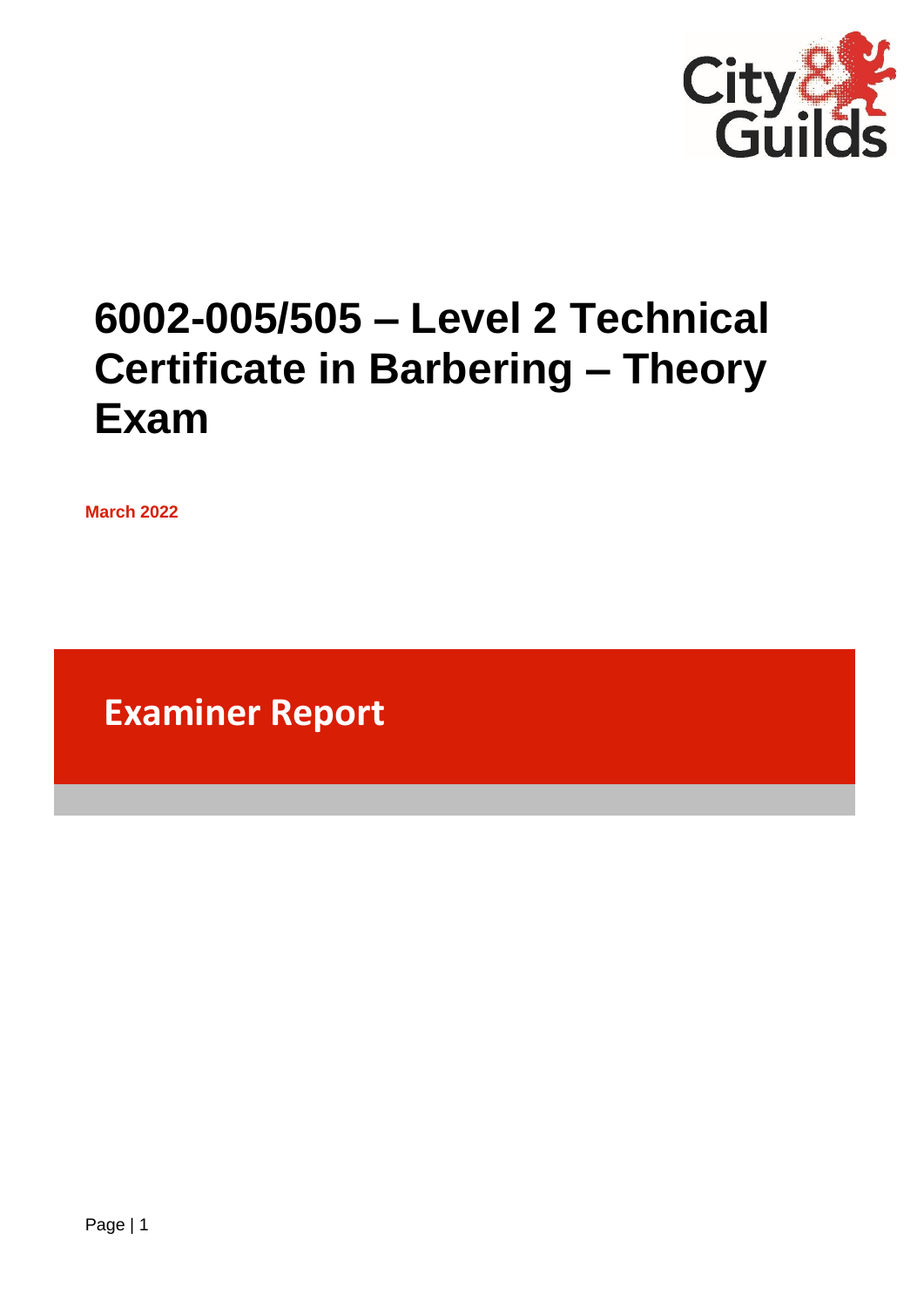# **Contents**

| Introduction 3 |  |
|----------------|--|
|                |  |
|                |  |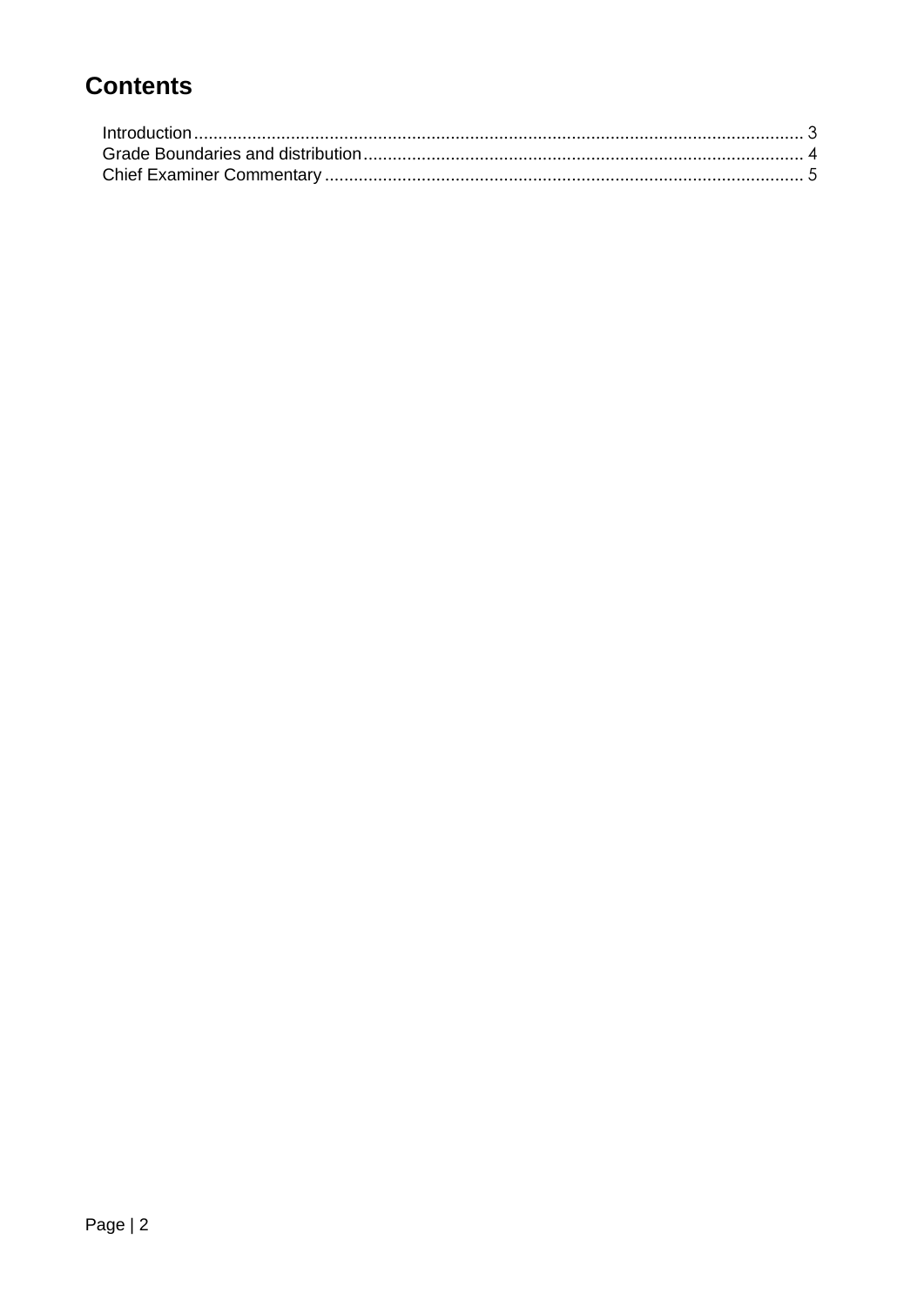## <span id="page-2-0"></span>**Introduction**

This document has been prepared by the Chief Examiner, it is designed to be used as a feedback tool for centres to use in order to enhance teaching and preparation for assessment. It is advised that this document be referred to when preparing to teach and then again when candidates are preparing to sit examinations for City & Guilds Technical qualifications.

This report provides general commentary on candidate performance and highlights common themes in relation to the technical aspects explored within the assessment, giving areas of strengths and weakness demonstrated by the cohort of candidates who sat the **March 2022** examination series. It will explain aspects which caused difficulty and potentially why the difficulties arose, whether it was caused by a lack of knowledge, incorrect examination technique or responses that failed to demonstrate the required depth of understanding.

The document provides commentary on the following assessment;

#### - **6002-005/505 – Level 2 Technical Certificate in Barbering – Theory Exam**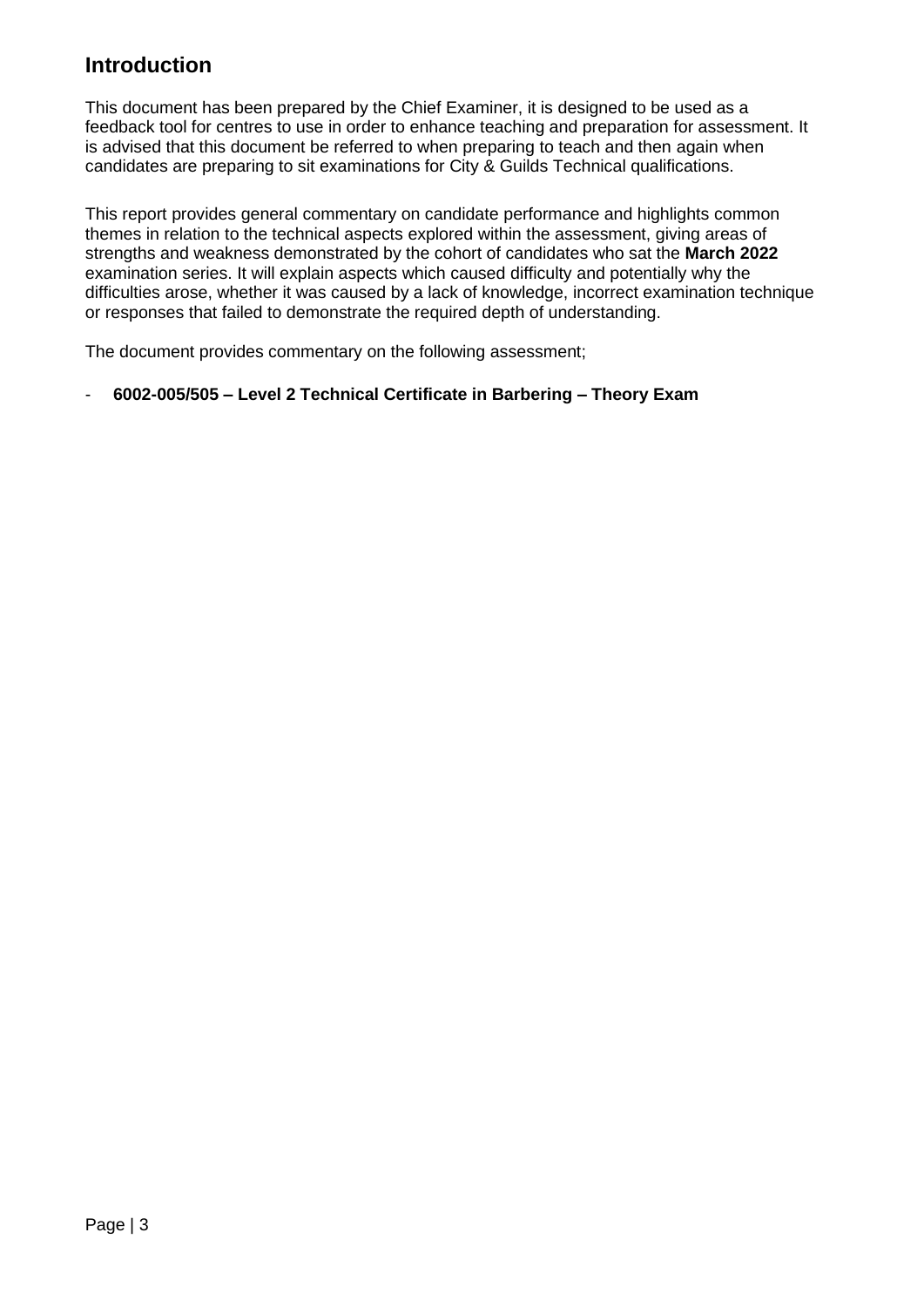# **Theory Exam – March 2022**

## <span id="page-3-0"></span>**Grade Boundaries and distribution**

#### Assessment: **6002-005/505** Series: **March 2022**

Below identifies the final grade boundaries for this assessment, as agreed by the awarding panel:

| <b>Total marks available</b> | 60 |
|------------------------------|----|
| Pass mark                    | 25 |
| Merit mark                   | 35 |
| Distinction mark             | 45 |

The graph below shows the approximate distribution of grades and pass rates for this assessment: